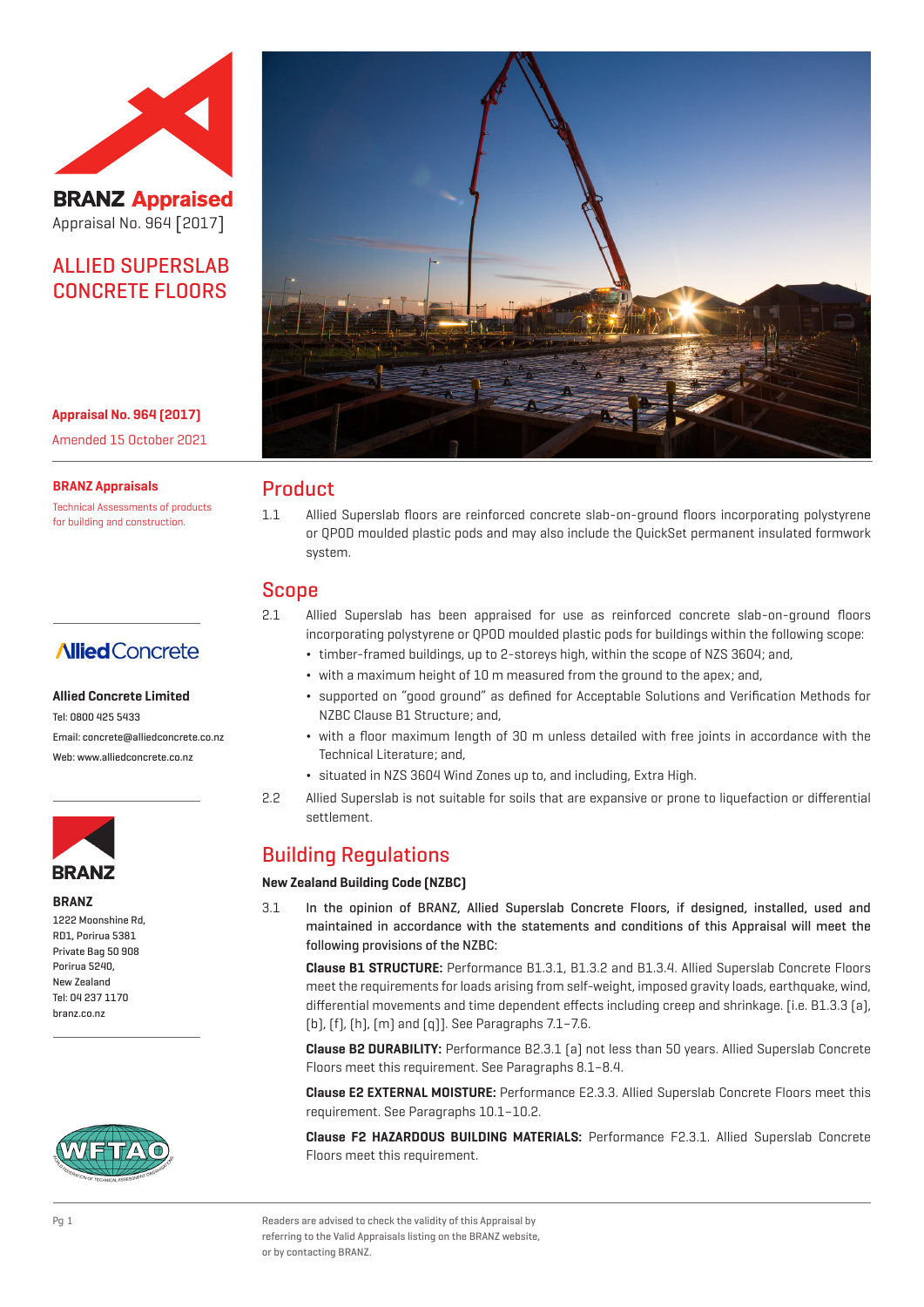

# Technical Specification

#### General

4.1 Allied Superslabs are reinforced concrete slab-on-ground floors incorporating polystyrene or QPOD moulded plastic pods, constructed using the following:

#### **Concrete**

4.2 The concrete for use with Allied Superslab is either 20 MPa, 25 MPa or 30 MPa, Allied CSS or RSS mixes only. These mixes must be manufactured in accordance with NZS 3104 and in Allied Concrete plants audited by the New Zealand Ready-Mixed Concrete Association Audit Committee.

#### **Reinforcing Steel**

- 4.3 Three types of reinforcing steel can be used in Allied Superslab:
	- ¬ Steel Mesh Allied Superslab top reinforcement is SE62 grade 500E steel mesh which must meet the requirements of Paragraph 14.0 in NZBC Verification Method B1/VM1.
	- ¬ Reinforcing Bar (steel mesh alternative) D10 grade 300, class E steel reinforcing bar at 300 mm centres each way.
	- ¬ Reinforcing Bar HD12 grade 500, class E steel reinforcing bar.

#### **Polystyrene Pods**

4.4 Polystyrene pods that have dimensions of 1,100 mm x 1,100 mm x 220 mm or 1,100 mm x 1,100 mm x 300 mm.

#### **Bar Chairs and Pod Spacers**

4.5 Generic pod spacers are used to provide the correct spacing for the polystyrene pods and to support the reinforcing steel at the correct location at the bottom of the Allied Superslab ribs. Over the top of the polystyrene pods, 40 mm bar chairs are used for positioning the reinforcement (steel mesh/loose bars) to achieve a minimum of 25 mm cover to the polystyrene pods.

#### **QPODs**

4.6 QPODs are manufactured from recycled plastic. They have two closed sides and two opened sides for clipping the pods together. Each pod is 550 mm x 550 mm x 220 mm and when four are clipped together, they form an 1,100 mm x 1,100 mm pod. They have a raised section in the center of each pod to hold the reinforcing steel mesh at the correct height. QPOD extensions and end caps are available. Beam spacers 100 mm, 300 mm and 400 mm are used to space pods to form ribs and footings, and to locate and support reinforcing steel.

#### **QuickSet Components**

- 4.7 The components of the Quickset include:
	- ¬ QuickSet Top Cap manufactureed from grade 6060 aluminium, these come in two sizes to give either an 85 mm or 100 mm slab topping.
	- ¬ QuickSet Back Rail manufactured from grade 6060 aluminium, these are supplied already clipped and secured to the top of the insulated form.
	- ¬ QuickSet Joiner manufactured from grade 6060 aluminium and powder coated, these are used to join shutter sections.
	- ¬ QuickSet Corner manufactured from grade 6060 aluminium and powder coated, these are used for joining shutter sections at corners.
	- ¬ QuickSet Form Receiver made from grade 6060 aluminium, used to lock the shutter at the base.
	- QuickSet Insulated Form grey PVC foam sheet with an R-value of 0.22 m<sup>2</sup>K/W. Attached to the inner face is a 20 mm (for 90 mm wall framing and with an R-value of 0.63  $\text{m}^2 \text{K/W}$ ) or 25 mm (for 140 mm wall framing and with an R-value of 0.78 m<sup>2</sup>K/W) thick layer of XPS board.
	- ¬ QuickSet Stirrup Widget manufactured from 100% recycled NZ plastic, these slide into the QuickSet Back Rail to allow QuickSet Stirrups to be clipped to the QuickSet Insulated Form.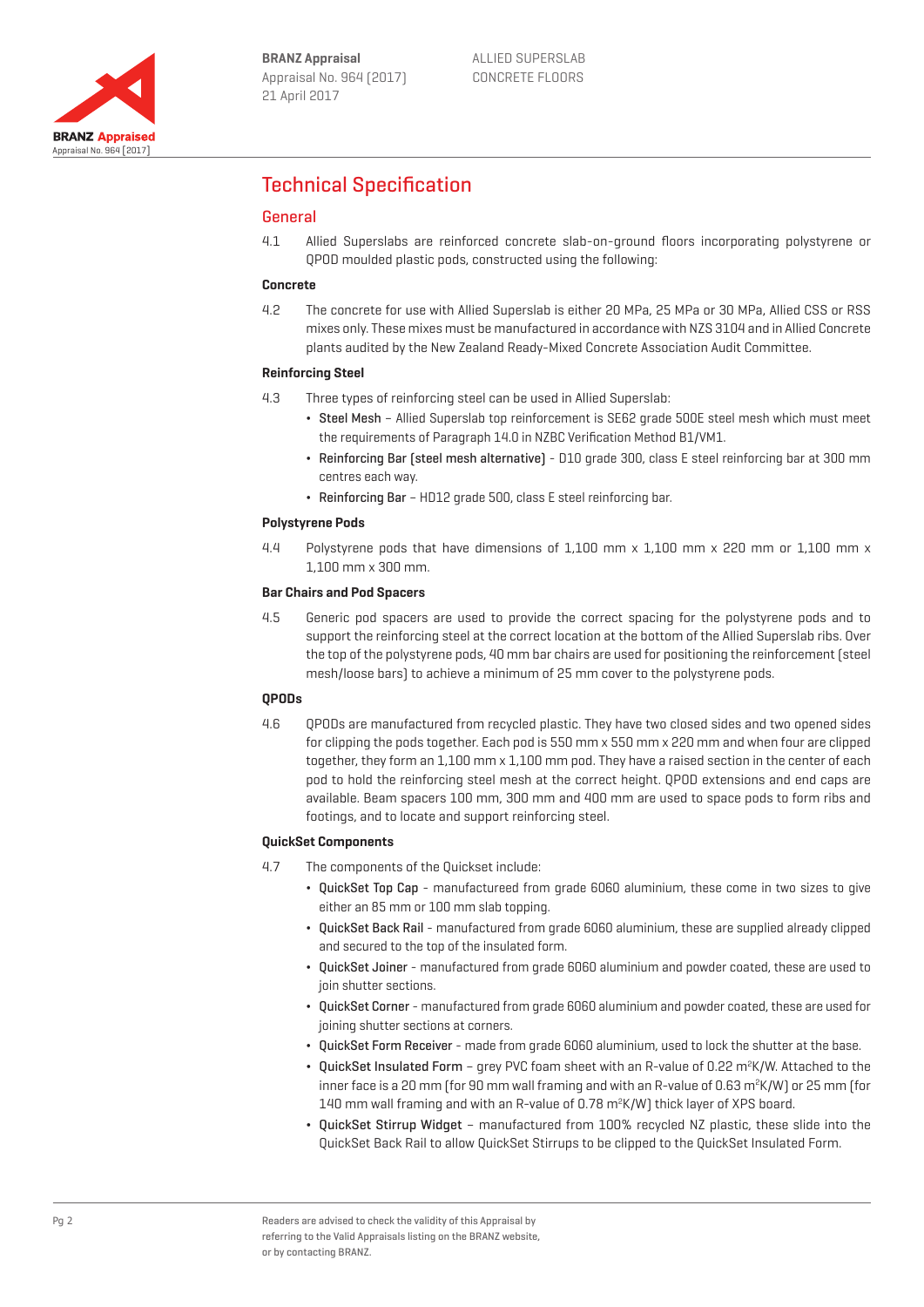

- ¬ QuickSet Stirrup manufactured from 100% recycled NZ plastic, these hold reinforcing steel in place as well as internally bracing the form until concrete is placed.
- ¬ QuickSet Insulated Base Member manufactured from H grade polystyrene or XPS, these locate the QuickSet Form Receivers and QuickSet Stirrup Locks. They are 2,400 mm long, 600 mm wide and 25 mm thick with an R-value of 0.69 m²K/W.
- ¬ QuickSet Stirrup Lock manufactured from the PVC foam sheet as used in the QuickSet Insulated Form, these secure the QuickSet Stirrups to the QuickSet Insulated Base Member.

#### **Damp-Proof Membrane**

4.8 A damp-proof membrane (DPM) in accordance with NZS 3604, Clauses 7.5.4–7.5.7.

## Handling and Storage

- 5.1 The polystyrene pods, QPODs and/or QuickSet components must be stored so that they are secure on-site, and remain free from dirt. Protection from direct ultraviolet (UV) exposure should be provided. Installation of the pods must only be undertaken once the reinforcing steel and mesh is also ready to place, as this is needed to hold the pods in position and prevent them from being blown around.
- 5.2 Reinforcing steel should be stored supported up off the ground and kept clean.

## Technical Literature

6.1 Refer to the Appraisals listing on the BRANZ website for details of the current Technical Literature for Allied Superslab. The Technical Literature must be read in conjunction with this Appraisal. All aspects of design, installation, use and maintenance contained within the Technical Literature and within the scope of this Appraisal must be followed.

# Design Information

#### General

- 7.1 Allied Superslabs designed and constructed in accordance with the Technical Literature will meet the requirements of NZBC Clause B1 Structure. Allied Superslab floors are intended for single and 2-storey, timber-framed buildings.
- 7.2 Allied Superslabs must be supported on "good ground" as described in Paragraph 2.1.
- 7.3 Pipes and services are not permitted to run along or within ribs and footings, or penetrate up through ribs and footings without special detailing. Pipes are permitted to cross perpendicular through a rib or footing if they are located in the middle third depth of the waffle slab and are 50 mm in diameter or less.
- 7.4 Pipes penetrating concrete or under buildings must be in accordance with NZBC Verification Method G12/VM1, NZBC Acceptable Solution G12/AS1, NZBC Acceptable Solution G13/AS2 and NZBC Acceptable Solution G13/AS3, as applicable.
- 7.5 Shrinkage control joints in Allied Superslab floors must be made by saw cuts at maximum 6 m centres. Saw cutting of Allied Superslab should be carried out as soon as the concrete surface can endure the saw cutting process, but not later than 24 hours after placement. It is recommended that shrinkage control joints extend from re-entrant corners.
- 7.6 Where QuickSet permanent insulating formwork is used, hold downs as per the Technical Literature must be installed at the slab edges.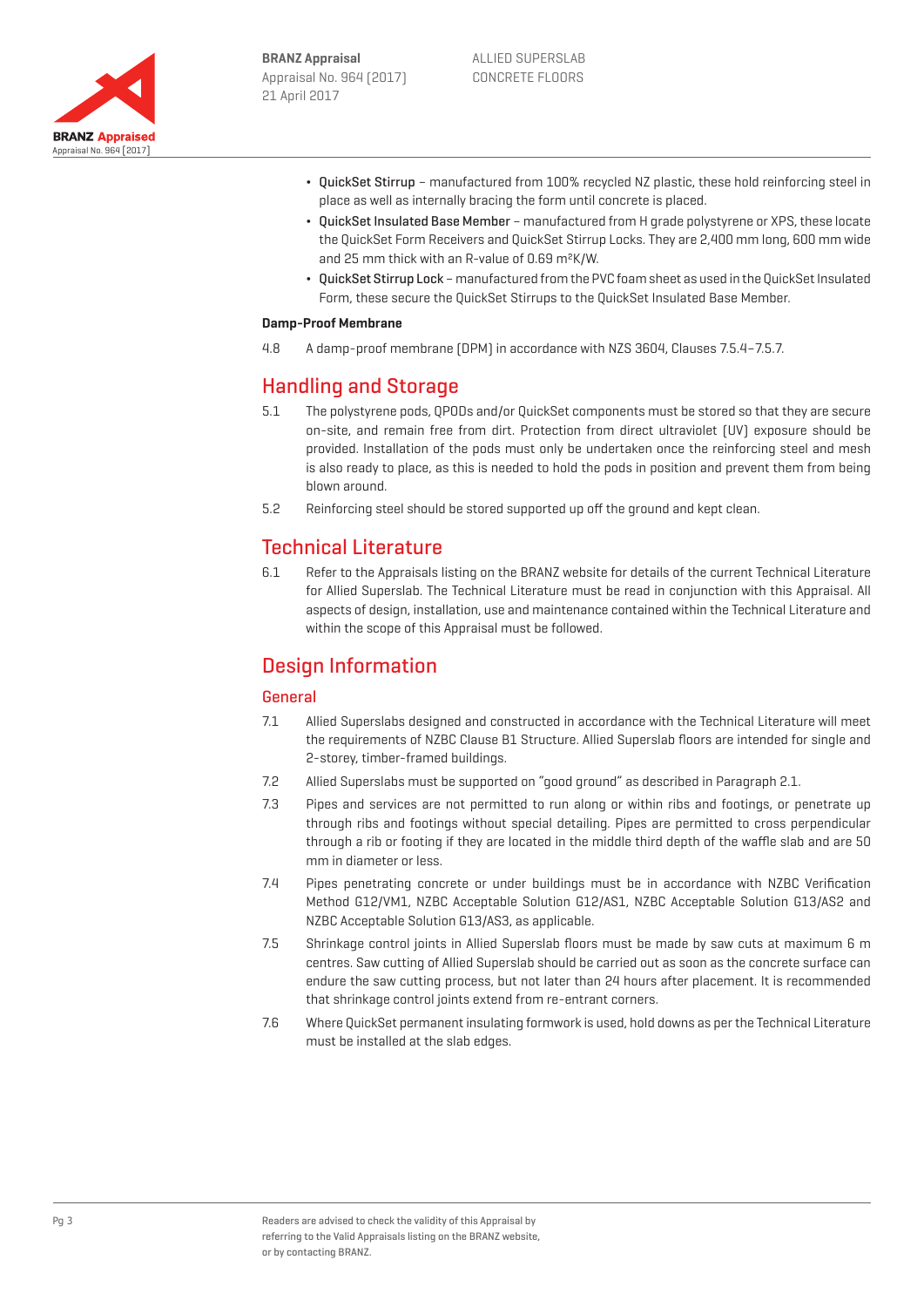

### **Durability**

#### **Serviceable Life**

- 8.1 Allied Superslab is expected to have a serviceable life equal to that of standard concrete floors and slabs.
- 8.2 The concrete mix used to construct the Allied Superslabs will be determined by the NZS 3604 Exposure Zone. Allied Superslabs in Zones B and C are constructed using a 20 MPa concrete mix, and in Exposure Zone D a 25 MPa concrete mix.
- 8.3 Cover to steel must meet minimum values set out in NZS 3604, Paragraph 4.5.1.
- 8.4 The exposed QuickSet Insulated Form must be protected from UV with a maintained protective coating or covering, in accordance with the Technical Literature.

#### **Maintenance**

9.1 Conventional maintenance procedures may be used for floors and slabs constructed using Allied Superslab.

#### External Moisture

- 10.1 A suitable DPM in accordance with NZS 3604, Clauses 7.5.4–7.5.7 must be used under Allied Superslabs.
- 10.2 Ground clearances in accordance with NZS 3604, Figure 7.11 and NZBC E2/AS1, Paragraph 9.1.3.1 must be maintained throughout the life of the building.

#### Energy Efficiency

- 11.1 Concrete slab-on-ground floors are deemed to achieve a construction R-value of 1.3 m²K/W, as is required for unheated floors for construction in accordance with NZS 4218. A higher R-value may be achieved by calculation or physical testing. The Technical Literature contains information on the R-value of Allied Superslab floors based on the area to perimeter ratio. The QuickSet permanent insulating formwork will also aid in increasing the R-value of the flooring system.
- 11.2 If the Allied Superslab floor is heated then it must achieve a construction R-value of 1.9 m²K/W.

## Installation Information

- 12.1 Installation of Allied Superslab must be in accordance with the Technical Literature. The main items for consideration are summarized here.
	- ¬ Site preparation a flat, level platform must be prepared. Any services that are to be placed under Allied Superslab must be done at this stage.
	- ¬ DPM the DPM must be correctly placed on the prepared site.
	- ¬ Boxing this must be of the correct height and levels, ensuring that boxing supports do not penetrate the DPM layer. All rebates for brickwork, garage door thresholds or joinery should be allowed for in the boxing. Where the QuickSet formwork is used, this must be installed in accordance with the installation instructions.
	- ¬ Pod set out the polystyrene pods or QPODs must be placed on the DPM in accordance with the set-out drawings, ensuring the correct dimensions for all perimeter footings and internal ribs. Polystyrene pod layout and cutting should be arranged so that no pod is less than 200 mm wide.
	- ¬ If QPODs are used with extensions, the overall dimension of each pod must not exceed 1,100 mm x 1,100 mm
	- ¬ Reinforcing all steel reinforcing must be laid out in accordance with the set-out drawings. Correct covers must be ensured.
- 12.2 The concrete for Allied Superslab must be placed, finished and cured in accordance with the requirements of NZS 3109.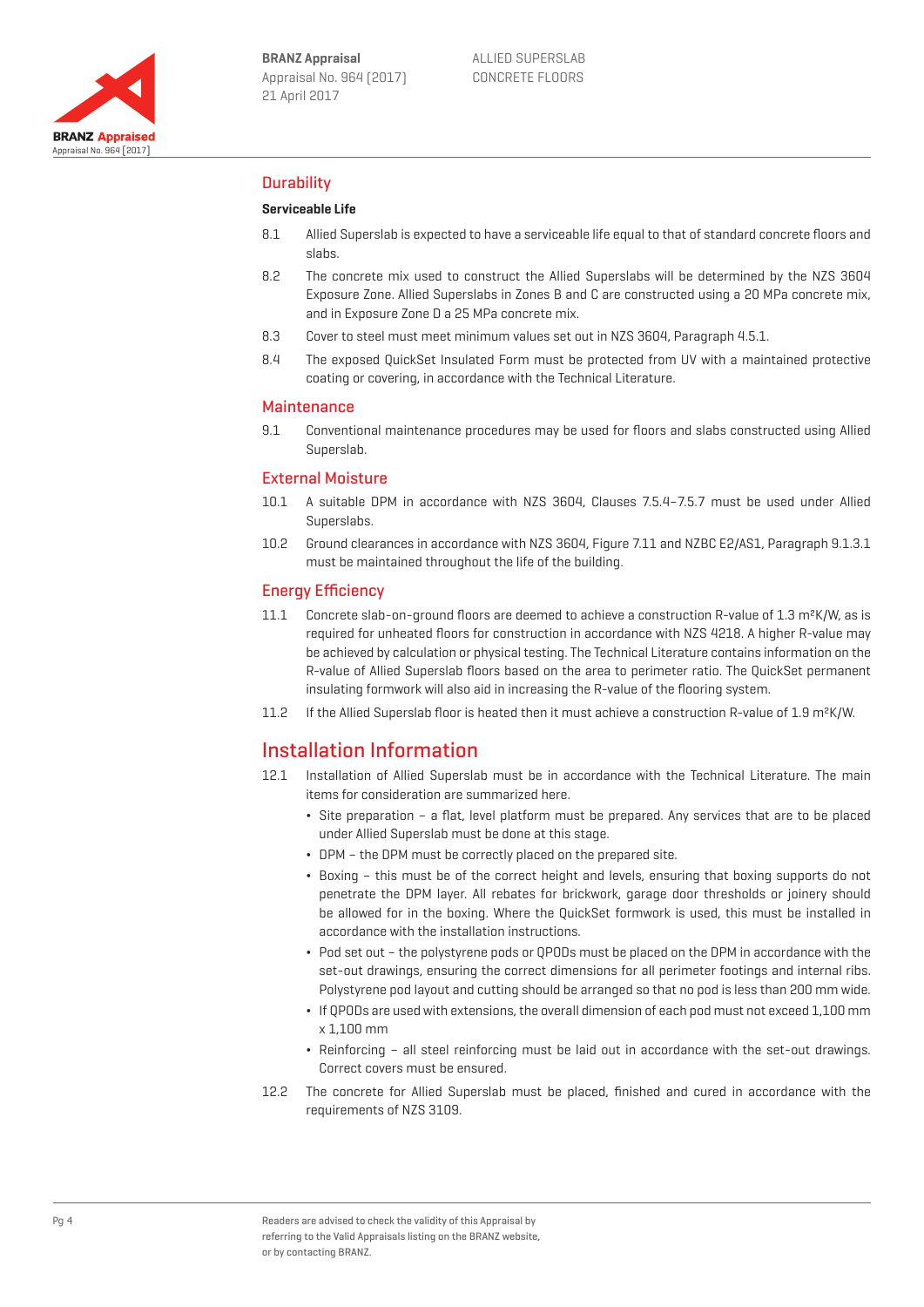

### Health and Safety

13.1 Wet concrete is a highly alkali substance and all necessary protective clothing should be worn when handling, placing and working with it.

# Basis of Appraisal

The following is a summary of the technical investigations carried out.

#### BRANZ Investigations

- 14.1 The structural engineering for Allied Superslab Technical Literature was undertaken by a Chartered Professional Engineer. This has been reviewed by BRANZ structural engineers and found to be satisfactory.
- 14.2 The Technical Literature has been reviewed by BRANZ and found to be satisfactory.
- 14.3 Inspections of Allied Superslab installations being placed and completed installations have been made by BRANZ.

#### **Quality**

- 15.1 Allied Concrete Limited is responsible for the quality of the concrete supplied for Allied Superslab.
- 15.2 Quality on-site is the responsibility of the building contractor.
- 15.3 Designers are responsible for incorporating Allied Superslab into the design of buildings.
- 15.4 Building owners are responsible for the maintenance of Allied Superslab in accordance with the instructions of Allied Concrete Limited.

### Sources of Information

- ¬ AS/NZS 4671:2001 Steel reinforcing materials.
- ¬ NZS 3104:2003 Specification for concrete production.
- ¬ NZS 3109:1997 Concrete construction.
- ¬ NZS 3604:2011 Timber-framed buildings.
- ¬ NZS 4218:2009 Thermal insulation Housing and small buildings.
- ¬ Ministry of Business, Innovation and Employment Record of Amendments Acceptable Solutions, Verification Methods and Handbooks.
- ¬ The Building Regulations 1992.

## **Amendments**

#### Amendment 1, dated 11 December 2018

This Appraisal has been amended to include the QPODs.

#### Amendment 2, dated 15 October 2021

This Appraisal has been amended to include the option to use QuickSet permanent insulating framework system and steel bars as an alternative to steel mesh reinforcement in the slab.